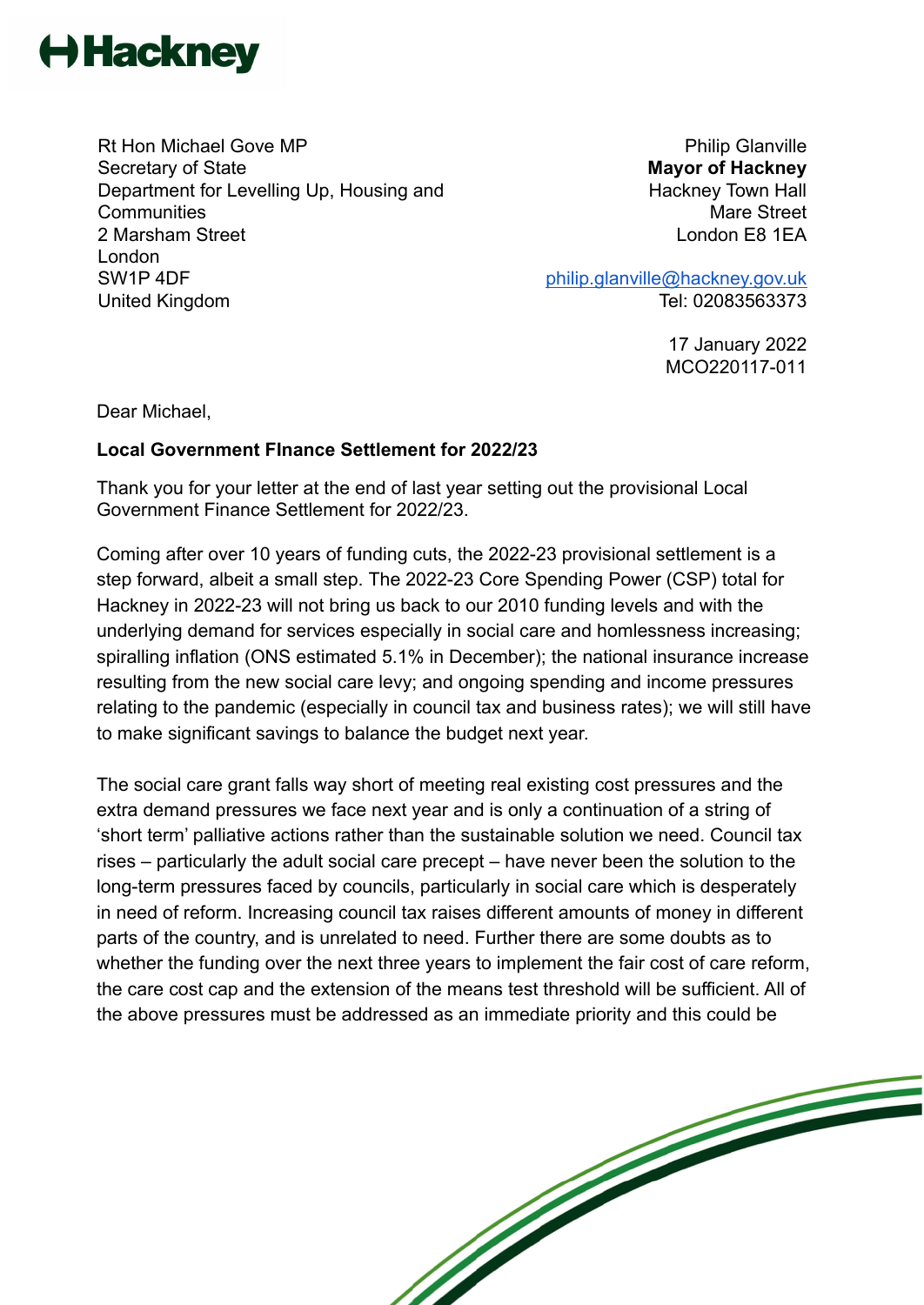achieved by redirecting a greater share of the Health and Social Care Levy to social care services.

A further issue is that the CSP assessment for a borough assumes that it will increase its council tax by the maximum 2% plus the 1% adult social care precept. Council tax rises are local decisions that must be taken in light of the impact on local services and residents. It is, therefore, inappropriate to assume maximal increases when presenting official funding figures. Further, this leaves councils facing the tough choice about whether to increase council tax bills to bring in desperately-needed funding at a time when they are acutely aware of the cumulative cost of living crisis and the additional burden rises could place on some households.

On a related matter, the assumption that each authorities' council tax base will continue to increase by the same as the average annual change over the last 5 years completely understates the actual and future potential impact of the pandemic on the tax base – both through lower collection rates and through the increased number of Local Council Tax Support (LCTS) claimants. Many parts of the country are seeing significant shifts in population and demographic change which could have an impact on these projections.

With the spread of Omicron, Covid-19 pressures are again intensifying and costs are rising, underlining the urgency for government to extend emergency and outbreak funding for councils beyond March, to help tackle rising cases and meet a surge in demand for local contact tracing; and given the wider uncertainty we would urge you to continue the Sales, Fees and Charges compensation scheme to cover the whole of 2022-23.

We also do not understand the decision to hold public health grant allocations flat in real terms in 2022-23, given the ongoing pandemic when many pre-existing public health functions have been adversely affected by the capacity and resource to deal with the emergency, and we urge the Government to reconsider this decision and provide a real terms increase in funding.

More generally, whilst we support the DfE's attempts to tighten the ring-fence on the Dedicated Schools Grant (DSG) via secondary legislation and the statutory override introduced last year, these changes are temporary and do not resolve the underlying deficits especially around SEND. The current approach (the 'Safety Valve') focusses only on a handful of the worst affected authorities, providing no assistance to the growing number of authorities including Hackney with lower but still significant deficits. We call on the Government, therefore, to set out a robust strategy to support all councils to clear DSG deficits.